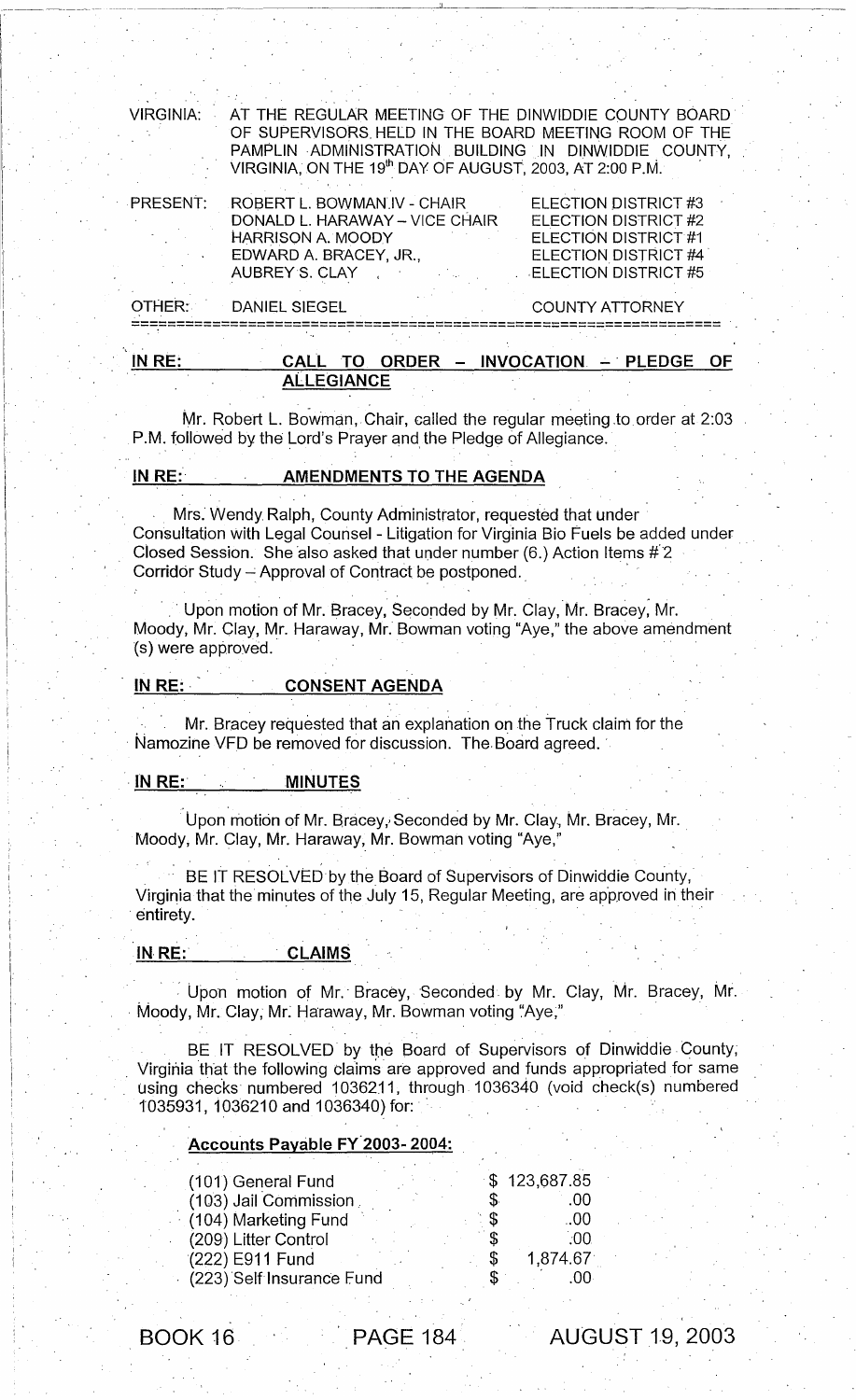$\frac{1}{\sqrt{2}}\left( \frac{1}{\sqrt{2}}\right)$  , where unici.

 $\mathcal{A}_{\mathcal{A}}$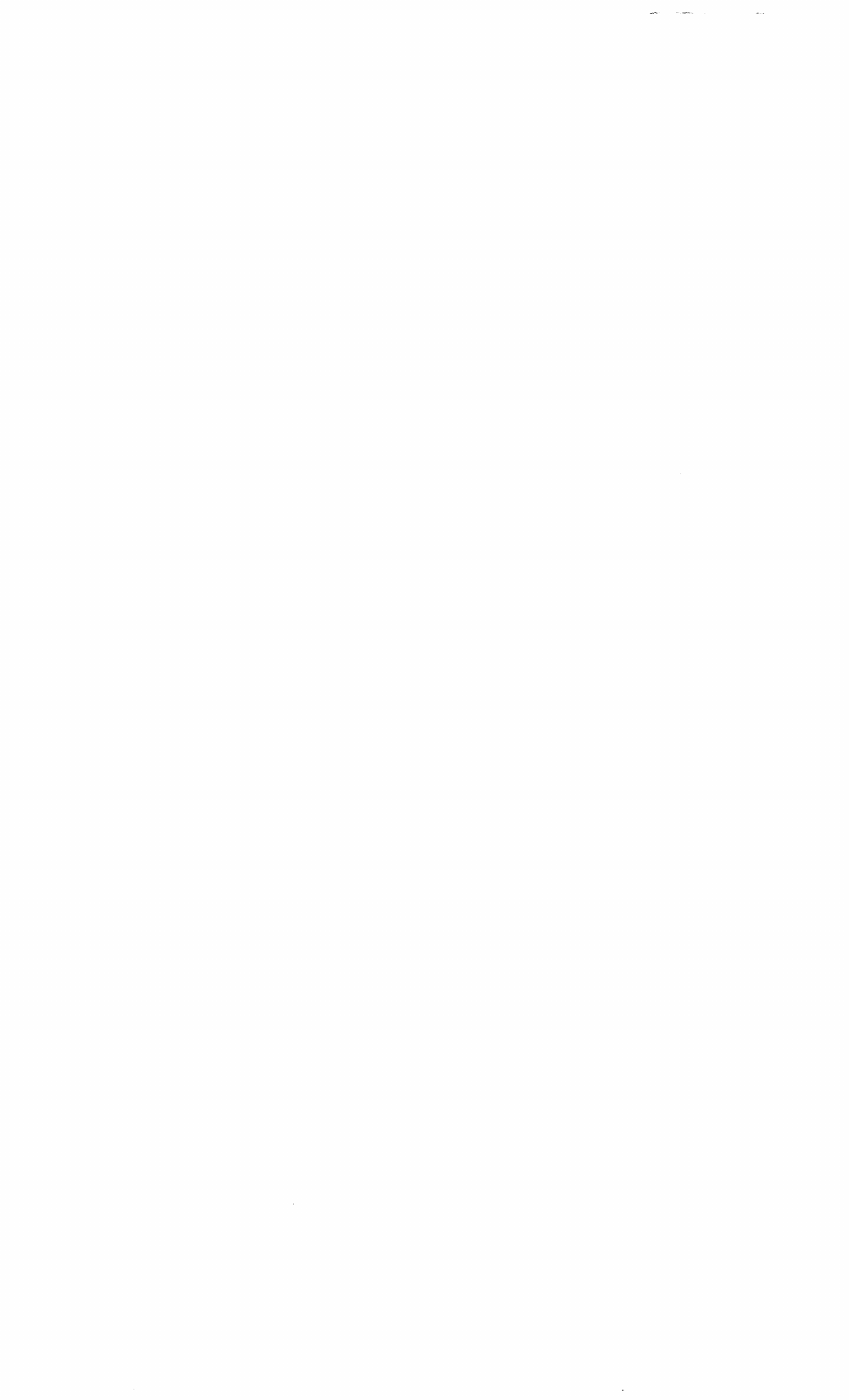| (225) Courthouse Maintenance  | \$<br>.00      |
|-------------------------------|----------------|
| (226) Law Library             | \$<br>.00      |
| (228) Fire Programs & EMS     | \$<br>.00      |
| (229) Forfeited Asset Sharing | \$<br>.00      |
| (304) CDBG Grant Fund         | \$<br>.00      |
| (305) Capital Projects Fund   | \$<br>2,101.10 |
| (401) County Debt Service     |                |
|                               |                |

 $\sqrt{2}$ 

TOTAL \$ 127,663.42

 $\rfloor$ 

### 1N RE: SCHOOL BOARD - REQUISITION #12 -1998A BOND ISSUE

The County Administrator pointed out that Dr. Lanham was here if the Board had any desire to discuss the School Board's request for Payment Requisition #12 -1998A Bond Issue (70-02-200-7019743), in the amount of \$2,477.55 to Whitescarver, Hurd, and Obenchain, Consulting Engineering Firm, which was submitted for payment.

Mr. Bracey stated he had not changed his mind; he still felt the funds should be used to finish the school project, not to pay consultant fees or legal fees for the School Board. He commented he felt they should be paid but not out of the project funds.

The County Administrator suggested that this claim be handled in the same manner as the last one, which was for legal fees. If there are sufficient funds left in the bond issue when everything is settled and the school improvements are completed the Board could consider reimbursing the School Board for the consultant fees it incurs.

Upon Motion of Mr. Bracey, Seconded by Mr. Clay, Mr. Bracey, Mr. Moody, Mr. Clay, Mr. Haraway, Mr. Bowman, voting "Aye",

BE IT RESOLVED by the Board of Supervisors of Dinwiddie County, Virginia that Requisition #12 -1998A Bond Issue (70-02-200-7019743), in the amount of \$2,477.50 to Whitescarver, Hurd, and Obenchain, is not approved and is referred back to the School Board for payment from School Fund monies; and

BE IT FURTHER RESOLVED by the Board of Supervisors of Dinwiddie County, Virginia, when everything is settled and the school improvements are completed, the requisition can be resubmitted for the Board to consider for reimbursement of the consultant fees.

## IN RE: AUTHORIZATION TO FILL TWO POSITIONS --DIRECTOR OF THE OFFICE OF REVENUE MAXIMIZATION AND COMMUNITY SERVICE WORK **COORDINATOR**

Upon motion of Mr. Bracey, Seconded by Mr. Clay, Mr. Bracey, Mr. Moody, Mr. Clay, Mr. Haraway, Mr. Bowman voting "Aye,"

BE IT RESOLVED by the Board of Supervisors of Dinwiddie County, Virginia that authorization is granted for the employment of the following at the salary and effective employment date so stated:

Ms. Marie A. Grant - Director of the Office of Revenue Maximization Grade 14, Step B - \$35,659.

Mr. James R. Picardat, Sr. - Community Service Work Coordinator -\$15.00 per hour (part-time).

BOOK 16 PAGE 184 AUGUST 19, 2003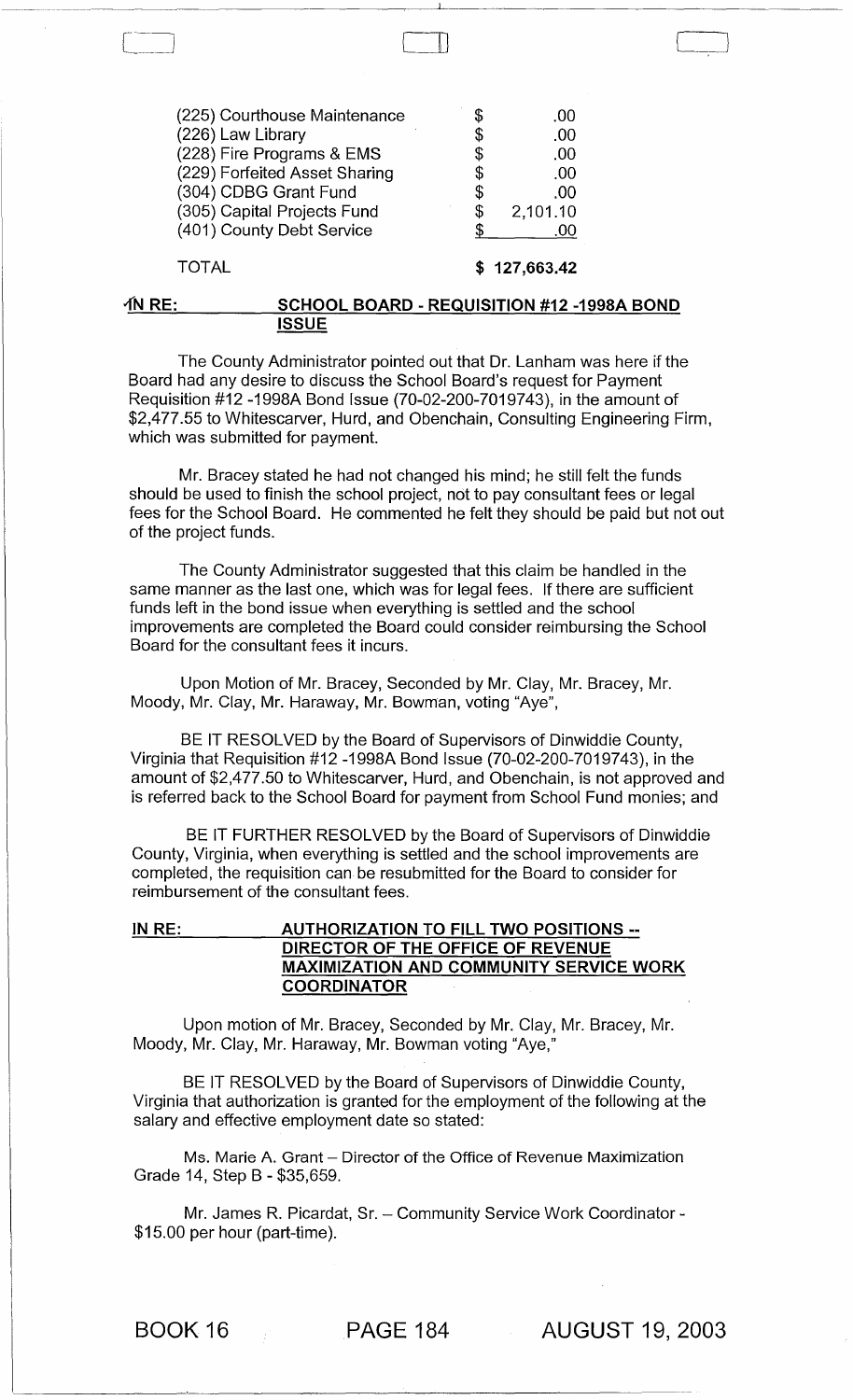## IN RE: AUTHORIZATION TO CHANGE THE DECEMBER 2003 PAYROLL DATE

Upon motion of Mr. Bracey, Seconded by Mr. Clay, Mr. Bracey, Mr. Moody, Mr. Clay, Mr. Haraway, Mr. Bowman voting "Aye,"

BE IT RESOLVED by the Board of Supervisors of Dinwiddie County, Virginia that authorization is granted for Administration to discontinue the practice of an early payroll in December and revert back to a payroll date of December 31,2003.

## INRE: AUTHORIZATION TO ACCEPT TITLE TO 1993 FORD F250 VAN FOR FORD VFD AND EMS SUPPORT VEHICLE

Upon motion of Mr. Bracey, Seconded by Mr. Clay, Mr. Bracey, Mr. Moody, Mr. Clay, Mr. Haraway, Mr. Bowman voting "Aye,"

BE IT RESOLVED that the Board of Supervisors of Dinwiddie County, Virginia accepts title to a 1993 Ford F250 van to be utilized by the Ford Volunteer Fire Department and EMS with the following stipulations:

- 1. Ford VFD will provide all maintenance on this vehicle.
- 2. The vehicle must be painted, lettered and striped in accordance with the standards set by the Fire Rescue Association and approved by the Public Safety Department.
- 3. The vehicle cannot be utilized for emergency response on a regular basis.
- 4. The County will provide fuel and insurance for the vehicle.

### IN RE: ACCEPTANCE OF URBAN & COMMUNITY FORESTRY ASSISTANCE GRANT

Upon motion of Mr. Bracey, Seconded by Mr. Clay, Mr. Bracey, Mr. Moody, Mr. Clay, Mr. Haraway, Mr. Bowman voting "Aye,"

BE IT RESOLVED by the Board of Supervisors of Dinwiddie County, Virginia that authorization is granted for the Director of Parks and Recreation to accept the Urban and Community Forestry Assistance Grant in the amount of \$8,400 for a full promotional and educational brochure outlining the values and benefits of the proposed greenway trail for public distribution. The local match will be in-kind.

IN RE: LETTER OF RESIGNATION - MS. SARAH GUNN - JOHN TYLER COMMUNITY COLLEGE BOARD

Upon motion of Mr. Bracey, Seconded by Mr. Clay, Mr. Bracey, Mr. Moody, Mr. Clay, Mr. Haraway, Mr. Bowman voting "Aye,"

BE IT RESOLVED by the Board of Supervisors of Dinwiddie County, Virginia that the resignation of Ms. Sarah Gunn from the John Tyler Community College Board is hereby accepted with regret.

## IN RE: RESOLUTION AUTHORIZING COMPETITIVE NEGOTIATION FOR THE COMPUTER AIDED DISPATCH AND MAPPING SYSTEM FOR THE COMMUNICATIONS SYSTEM

Upon motion of Mr. Bracey, Seconded by Mr. Clay, Mr. Bracey, Mr. Moody, Mr. Clay, Mr. Haraway, Mr. Bowman voting "Aye," the following resolution is hereby adopted.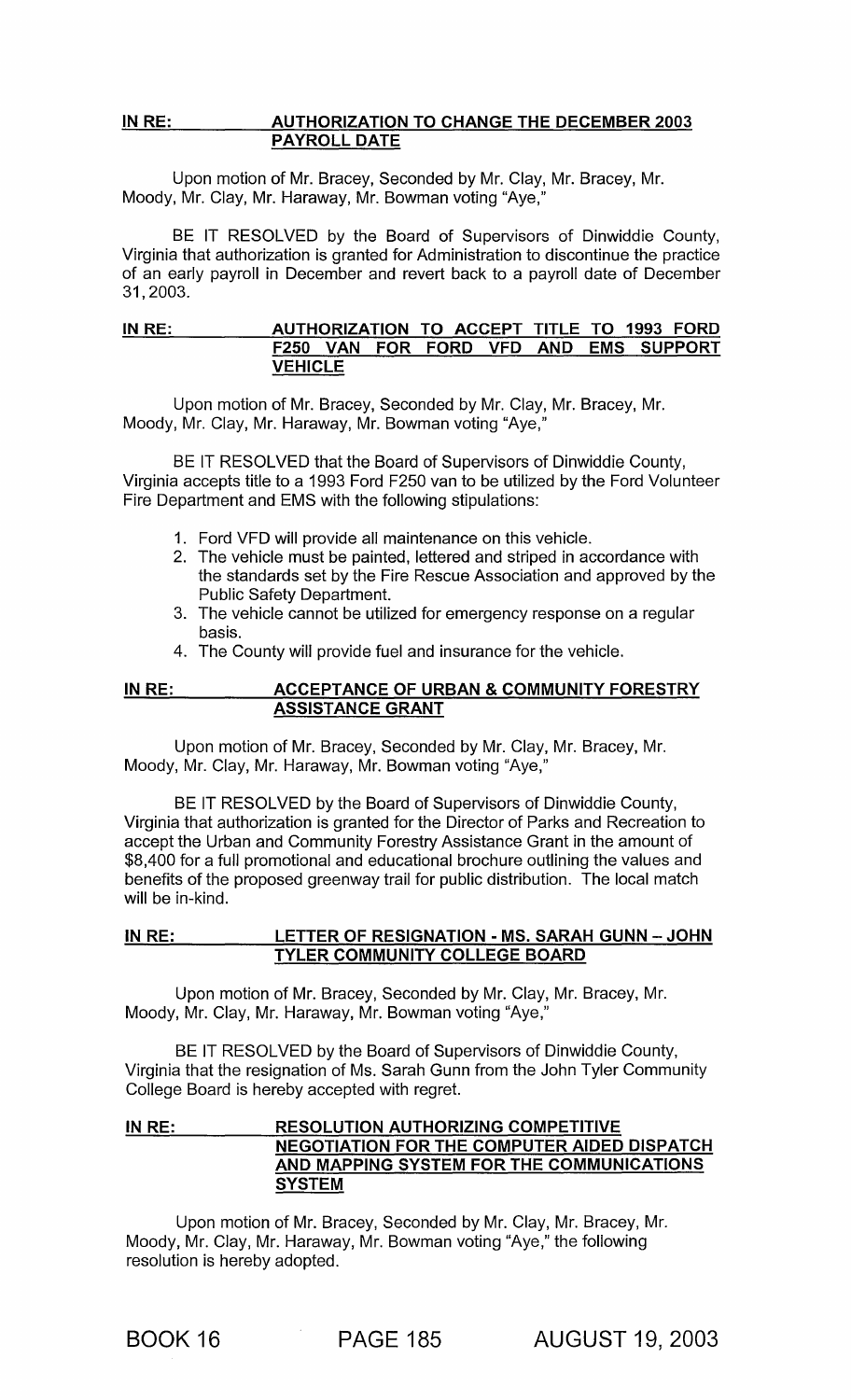## **RESOLUTION AUTHORIZING COMPETITIVE NEGOTIATION**

A.

 $\bigcup$ 

 $\Box$ 

**WHEREAS,** the Board of Supervisors of Dinwiddie County (the "Board") wishes to receive proposals from qualified firms for the County's "Computer Aided Dispatch and Mapping System" to evaluate various subjective factors, including a demonstrated understanding of the work and ability to perform, interoperability with other programs currently being used for records management, integration with the proposed E-911 system, mapping that is computer aided dispatch based instead of a stand alone mapping system, experience and qualifications schedule and quality of work, and to negotiate specific contractual terms and conditions and pricing, favorable to Dinwiddie County (the "County"); and

**WHEREAS,** Section 11-41 (c) of the Virginia Public Procurement Act provides that goods and services may be procured by competitive negotiation upon a determination made in advance and set forth in writing that competitive sealed bidding is not advantageous to the public;

**NOW THEREFORE BE IT RESOLVED** by the Board of Supervisors of Dinwiddie County, Virginia:

- 1. The County Administrator, in cooperation with other County staff persons, is authorized to issue on behalf of the County, a written request for proposals for the County's "Computer Aided Dispatch and Mapping System" on the basis that competitive sealed bidding is not practicable and not fiscally advantageous to the public as it is advisable for the County to have the flexibility allowed by competitive negotiation procedures to consider many factors including negotiated price, experience and qualifications of the vendor, length of contract performance and other terms and conditions.
- 2. This Resolution shall constitute a written determination that competitive sealed bidding is not advantageous to the public for the reasons stated above.
- 3. This Resolution shall be effective as of August 19, 2003.

### **IN RE: 2003 VIRGINIA HAZARDOUS MATERIALS CONFERENCE - SEPTEMBER 24-27,1999**

Upon motion of Mr. Bracey, Seconded by Mr. Clay, Mr. Bracey, Mr. Moody, Mr. Clay, Mr. Haraway, Mr. Bowman voting "Aye,"

BE IT RESOLVED by the Board of Supervisors of Dinwiddie County, Virginia that authorization is granted for the Director of Public Safety to attend the Hazardous Materials Conference in Virginia Beach on September 24-27, 2003 with funds in the amount of \$623 being provided from his budget category 101- 035500-5540.

### **IN RE: CITIZEN COMMENTS**

Mr. Bowman asked if there were any citizens signed up to speak or present who wished to address the Board during this portion of the meeting.

The following citizen(s) came forward to address the Board:

1. Michael Bratschi - 23500 Cutbank Road, McKenney, Virginia came before the Board stating he was not going to pay the invoice for anything but the duplication fees for his FOIA request he submitted to administration. He referred to code section 2.2-3704 for his refusal. He also submitted a FOIA request for a list of all the committees and boards that each Board of Supervisor serves on or is appointed to and if it is a paid appointment.

BOOK 16 **PAGE** 185 **AUGUST** 19, 2003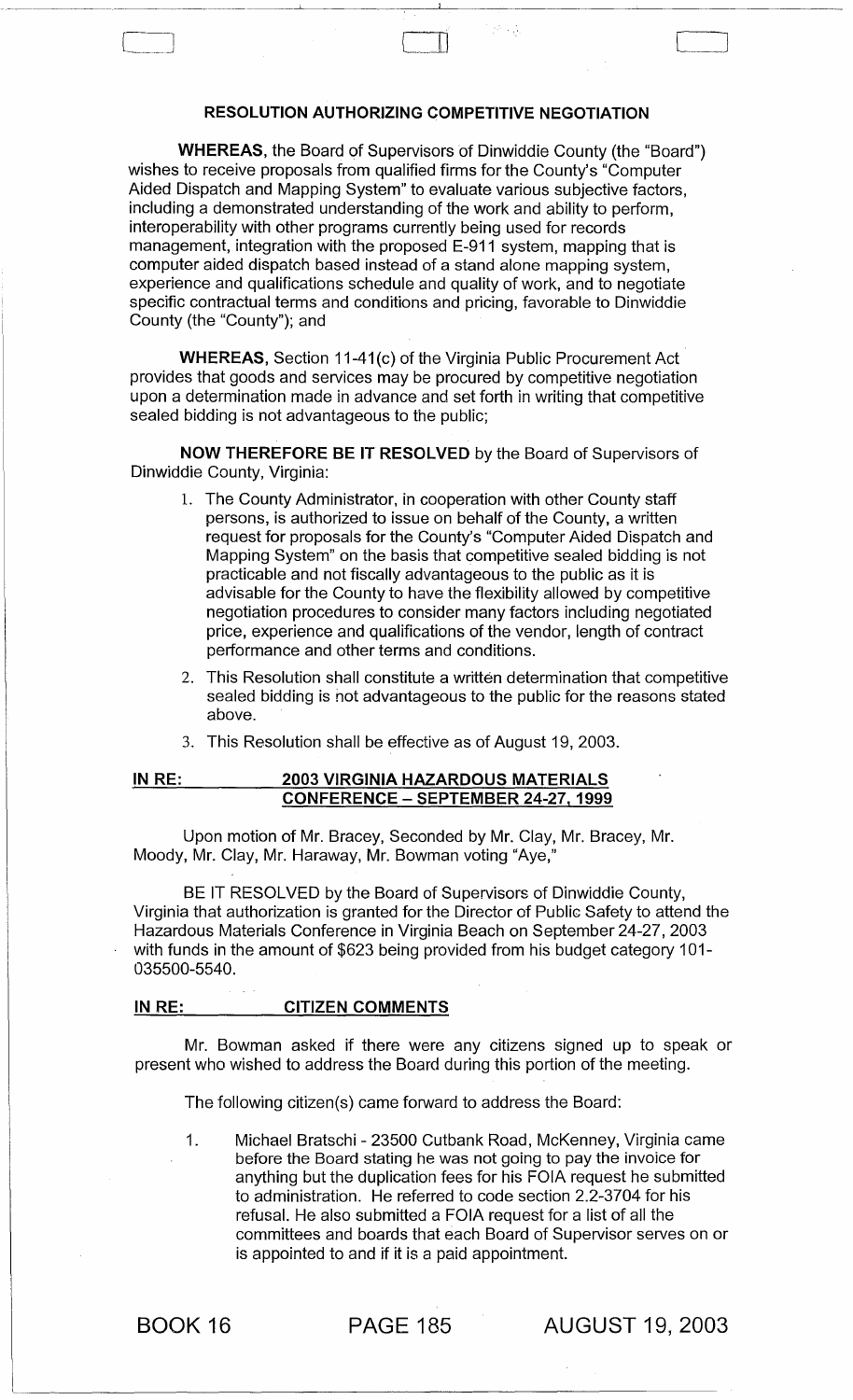- 2. Geri Barefoot - Frontage Road, Petersburg, Virginia - requested that the Board require the Planning Department to inform citizens when property adjacent to them is being applied with bio solids. She commented recently she attended a Colonial Heights Board meeting and during the Citizen Comment period City Council members answered any question the citizens had during that time. She said she was very impressed that they took the time to answer their questions and if they did not have an answer they told that individual they would receive a written reply.
- 3. Anne Scarborough - Boydton Plank Road, Dinwiddie, Virginia stated there was an article in the newspaper that, stated the tax rate of Dinwiddie County compared with the tax rates of surrounding jurisdictions and she felt it was misleading to the citizens when we are compared with Colonial Heights and Hopewell. She also cautioned the Board not to let the School System mislead the public regarding funds that have been spent for school renovations. Mrs. Scarborough asked what the money did for the students in the County. She said she hoped the funds would not be spent for big salaries for the School Board Administrators and staff. Please make sure the money is being spent on the students and education, not on salaries.
- 4. Peggy McElveen - Director of Social Services - informed the Board that she would be retiring at the end of August after 12 years of service in the County. She thanked the Board for listening and being so responsive to her department. A special thanks to Mr. Bracey and Mr. Clay was extended because they served on the Social Services Board. She also included Mrs. Wendy Ralph, Mrs. Glenice Townsend, Mr. William Jones, Mr. Donald Faison and Mr. David Jolly for all of their help and assistance over the years. Mr. Bowman expressed the Board's gratitude for her many years of service and extended their best wishes for many years of health and happiness as she enters a new phase of her life.

#### **IN** RE: **VDOT - REPORT**

Mr. Richard Caywood, Resident Engineer, Virginia Department of Transportation, came forward and provided the following update:

- 1. Rt. 627 (Courthouse Road): bridge over Hatchers Run should reopen on October 15, 2003. He reported VDOT has offered a \$2,500 incentive for each day the project is completed early. He commented VDOT has also offered an incentive for early delivery of the construction materials. State funds are being used for the project not local maintenance funds.
- 2. Visibility lines have been painted at the traffic light on Route 1 and the Rt. 460 intersection. He informed the board that raised pavement markers are also going to be installed at the intersection which should help dramatically.
- 3. Rt. 600 (Ferndale Road) Bridge Re-decking work will begin next summer on this project. At the present time VDOT is trying to locate the utilities to rework the plumbing on the bridge and temporary signalization for one lane traffic will be installed. The potholes will be repaired for a temporary fix.
- 4. The Six-Year Road Plan work session will be held at the next Board meeting on September 2, 2003 and Mr. Steve Fritton and Mr. Timothy Overton will be presenting it to the Board.
- 5. Halifax Road project -weather permitting work is scheduled to start shortly.
- 6. Butterwood Road work has been completed.
- 7. Ridley Road project has been completed.
- 8.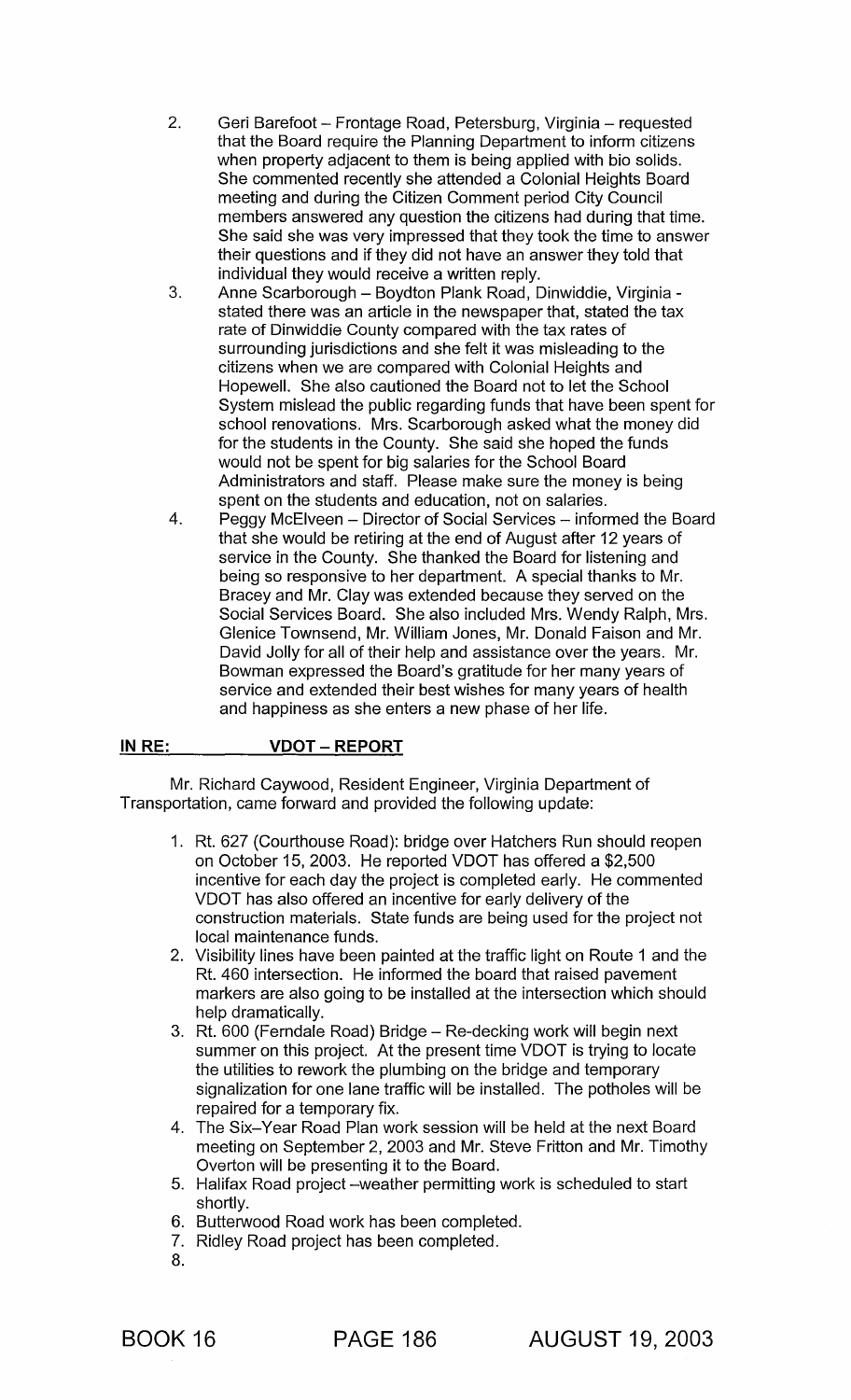Board Comments - Questions:

[ -] , ' :!, <sup>T</sup>~ .. I "',[11 ' ; "

1. Mr. Bracey - Hospitality Lane - Grass so tall vehicles have to pull into road to see if traffic is clear. Mr. Caywood said he would have it mowed.

 $\bigcup$ 

IN RE: REQUEST TO PURCHASE SEVEN SCHOOL BUSES

### MEMO FROM DR. WISE

"Per the discussion at the joint meeting of the Dinwiddie County Board of Supervisors and the Dinwiddie County School Board last evening, Dinwiddie County Public Schools is requesting that the county provide capital funding to purchase seven school buses for the school system to be purchased immediately. The total cost for this purchase will be \$368,781 per the attached quote from the existing state contract with Sonny Merryman, Inc.

We will look forward to working with you over the next several months to develop a plan to meet the remaining school bus needs so that the cost can be built into debt service in our budget beginning with the next fiscal year."

Upon Motion of Mr. Haraway, Seconded by Mr. Bracey, Mr. Bracey, Mr. Moody, Mr. Clay, Mr. Haraway, Mr. Bowman, voting "Aye",

BE IT RESOLVED that the Board of Supervisors of Dinwiddie County, Virginia approves the request from the School Board for the purchase of seven school buses in the amount of \$368,781 from the capital improvements funds, off the existing state contract with Sonny Merryman, Inc.

### IN RE: \_\_\_\_\_\_\_\_\_\_\_ AUTHORIZATION TO REPLACE AMBULANCE -EMERGENCY PURCHASE ORDER

Upon Motion of Mr. Haraway, Seconded by Mr. Clay, Mr. Bracey, Mr. Moody, Mr. Clay, Mr. Haraway, Mr. Bowman, voting "Aye",

BE IT RESOLVED that the Board of Supervisors of Dinwiddie County, Virginia authorized the Director of Public Safety to enter into a contract with P.L. Custom in the amount of \$111 ,701 for the emergency purchase of the ambulance to replace the one involved in the accident on 1-85.

## IN RE: SOLE SOURCE PURCHASE OF VEHICLE EXTRICATION EQUIPMENT - MCKENNEY VFD

Upon Motion of Mr. Bracey, Seconded by Mr. Moody, Mr. Bracey, Mr. Moody, Mr. Clay, Mr. Haraway, Mr. Bowman, voting "Aye",

BE IT RESOLVED by the Board of Supervisors of Dinwiddie County, Virginia that they approve the sole source justification as presented to accept the low bid from Virginia-Maryland Rescue Systems to purchase the Vehicle extrication equipment for the McKenney VFD in the amount of \$16,075. Funding is available in the Capital Improvement Program.

### IN RE: ACCEPTANCE OF GRANT - HOMELAND SECURITY

Mr. David Jolly, Director of Public Safety, stated he received information from the Virginia Department of Emergency Management (VDEM) that the County has been allocated \$100,741 to be used to better prepare to combat and deal with terrorist acts involving weapons of mass destruction and hazardous materials.

Funding of this grant is based on a formula that provides \$50,000 plus \$2.07 per capita to each locality across the Commonwealth. This funding must

BOOK 16 PAGE 186 AUGUST 19, 2003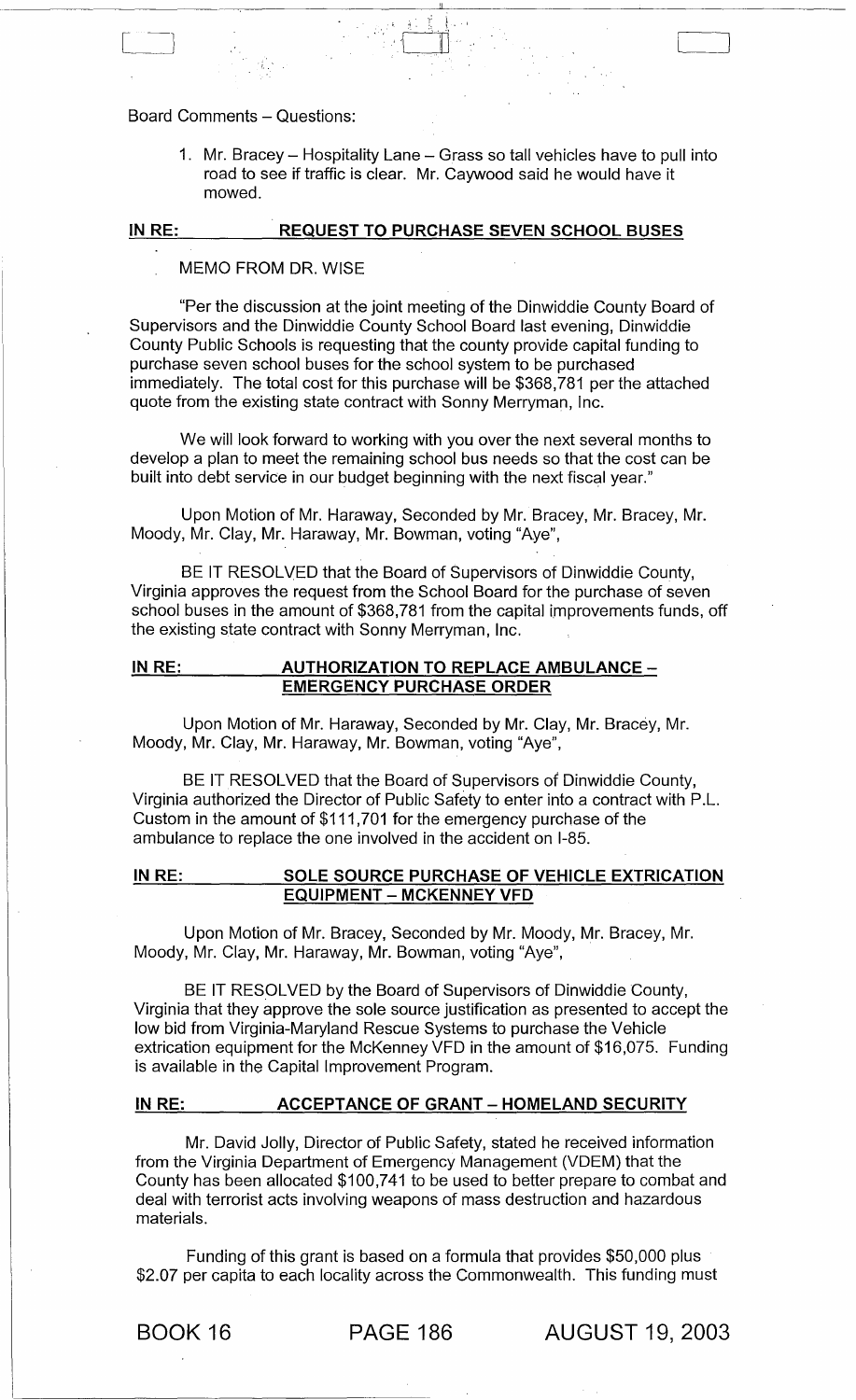be used according to the requirements that are specified by the Office of Domestic Preparedness.

Specifically, staff is proposing these funds to allow each of our first out fire units to have monitoring capabilities for hazardous material responses and to improve the equipment and trailer used for hazardous material responses.

Upon Motion of Mr. Moody, Seconded by Mr. Clay, Mr. Bracey, Mr. Moody, Mr. Clay, Mr. Haraway, Mr. Bowman, voting "Aye",

BE IT RESOLVED by the Board of Supervisors of Dinwiddie County, Virginia that authorization is granted for the County Administrator to sign the Grant Agreement between the Virginia Department of Emergency Management (VDEM) and the County of Dinwiddie, the grant recipient, for the amount of \$100,741 to be used to better prepare to combat and deal with terrorist acts involving weapons of mass destruction and hazardous materials.

# IN RE: COUNTY ADMINISTRATOR COMMENTS

- 1. The Board agreed to come in early on September 2, 2003 to meet in a workshop session with VDOT on the Six-Year Plan. Staff has been meeting with Motorola representatives to finalize the radio system contract and recommend that, if possible, the Board come in that same evening at 4:00 P.M. for a brief presentation on the radio system and the cost. The proposal from Motorola is valid until September  $22^{nd}$ . The Board agreed to come in at 4:00 P.M.
- 2. Recently staff has been receiving phone calls on the use of bio-solids in the County, staff would like to know if the Board would like to have a presentation by Farm bureau on the subject. Mr. Alvin Blaha has offered the Farm Bureau's assistance if the Board would like to have it. The Board also has the option of adopting an ordinance, which was included in your packets that would allow the county to hire an inspector. Think about it and let staff know if you want to arrange a presentation or consider the ordinance.
- 3. Robinson, Farmer, Cox Associates has finished the draft of the justification for proffers for the County. She suggested setting up a workshop session so the Board members can review how Robinson, Farmer, Cox Associates arrived at their proposed proffer amounts and then the Board can decide whether it wants to proceed with adopting an ordinance. Mrs. Ralph asked that the Board let staff know when they would like to hold this discussion so staff could set it up.
- 4. She informed the Board that interviews for the Senior Planner/Zoning Administrator position would be held on Wednesday, August 27,2003. She requested that the Board let staff know if they would like to participate so staff could send them a schedule.
- 5. The Planning Commission would like to have a work session with the Board to discuss continuing projects they would like to pursue, i.e. the revisions that need to be made to the zoning code. The Planning Commission will be meeting on September  $10<sup>th</sup>$  and she asked if the Board would rather come in early or discuss the issues during the 7:30 P.M. meeting? The Board agreed to come in at 5:00 P.M.
- 6. The County Administrator said the architects for the School Board and the County would be meeting on Friday, August 29<sup>th</sup> to discuss the school improvements. The School Board meeting is scheduled for September  $9<sup>th</sup>$  and the two Boards should schedule a workshop session as soon as possible after that to follow-up on the school improvements.

## IN RE: RESOLUTION AUTHORIZING COMPETITIVE NEGOTIATION -GENERAL REASSESSMENT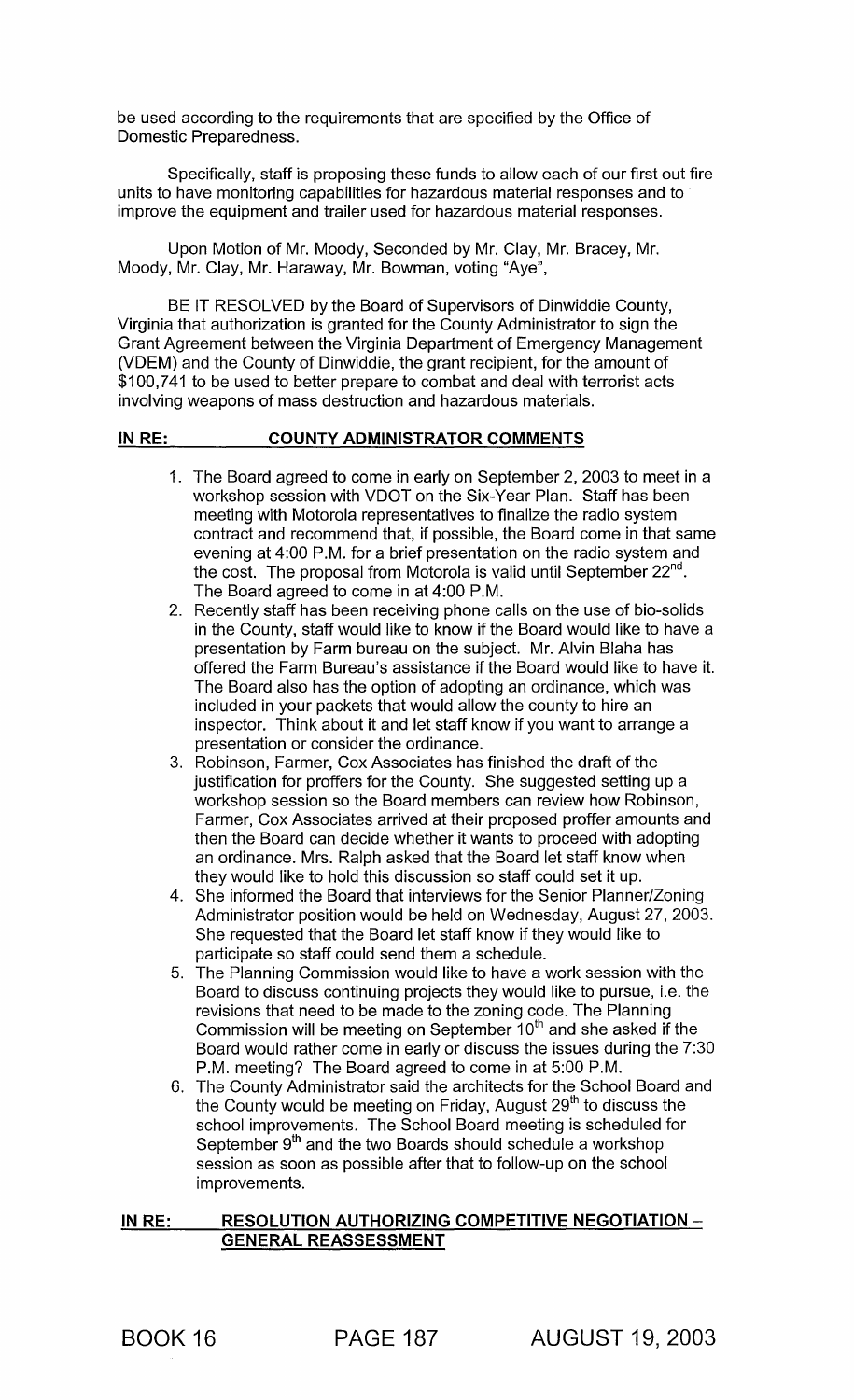Upon motion of Mr. Bracey, Seconded by Mr. Moody, Mr. Bracey, Mr. Moody, Mr. Clay, Mr. Haraway, Mr. Bowman voting "Aye," the following Competitive Resolution was adopted.

 $\bigcup$ 

## General Reassessment

[--] [ <sup>D</sup>

--------

WHEREAS, the Board of Supervisors of Dinwiddie County (the "Board") wishes to receive proposals from qualified firms for the County's "General Reassessment" to evaluate various subjective factors, including qualifications and experience of the assessor relative to the same type of assessment process, expertise of key personnel, general understanding and knowledge of the assessment process in a growing rural county, technical and staff capabilities to undertake and complete the assessment in an expeditious manner, and to negotiate specific contractual terms and conditions and pricing, favorable to Dinwiddie County (the "County"); and

WHEREAS, Section 11-41(c) of the Virginia Public Procurement Act provides that goods and services may be procured by competitive negotiation upon a determination made in advance and set forth in writing that competitive sealed bidding is not advantageous to the public;

NOW THEREFORE BE IT RESOLVED by the Board of Supervisors of Dinwiddie County, Virginia:

- 4. The County Administrator, in cooperation with other County staff persons, is authorized to issue on behalf of the County, a written request for proposals for the County's "General Reassessment" on the basis that competitive sealed bidding is not practicable and not fiscally advantageous to the public as it is advisable for the County to have the flexibility allowed by competitive negotiation procedures to consider many factors including negotiated price, experience and qualifications of the vendor, length of contract performance and other terms and conditions.
- 5. This Resolution shall constitute a written determination that competitive sealed bidding is not advantageous to the public for the reasons stated above.
- 6. This Resolution shall be effective as of August 19, 2003.

#### IN RE: BOARD MEMBER COMMENTS

| Mr. Moody | He requested that the Director of Planning provide the same        |
|-----------|--------------------------------------------------------------------|
|           | Comprehensive Land Use list that was given to the Planning         |
|           | Commissioners for the work session on September 10 <sup>th</sup> . |
|           |                                                                    |

Mr. Bowman He stated he would like to see the impact fees brought before the Board as soon as possible.

#### IN RE: CLOSED SESSION

Mr. Clay stated I move to close this meeting in order to discuss matters exempt under section:

Consultation with Legal Counsel - §2.2-3711 A. 7 of the Code of Virginia - Chaparral Agreement, VBF Litigation; Acquisition of Property - §2.2-3711 A. 3 Personnel - §2.2-3711 A. 1 - Planning

Mr. Bracey seconded the motion. Mr. Moody, Mr. Clay, Mr. Haraway, Mr. Bowman, Mr. Bracey, voting "Aye", the Board moved into the Closed Meeting at \ 3:24 P.M.

Mr. Moody left at 4:10 P.M.

BOOK 16 PAGE 187 AUGUST 19, 2003